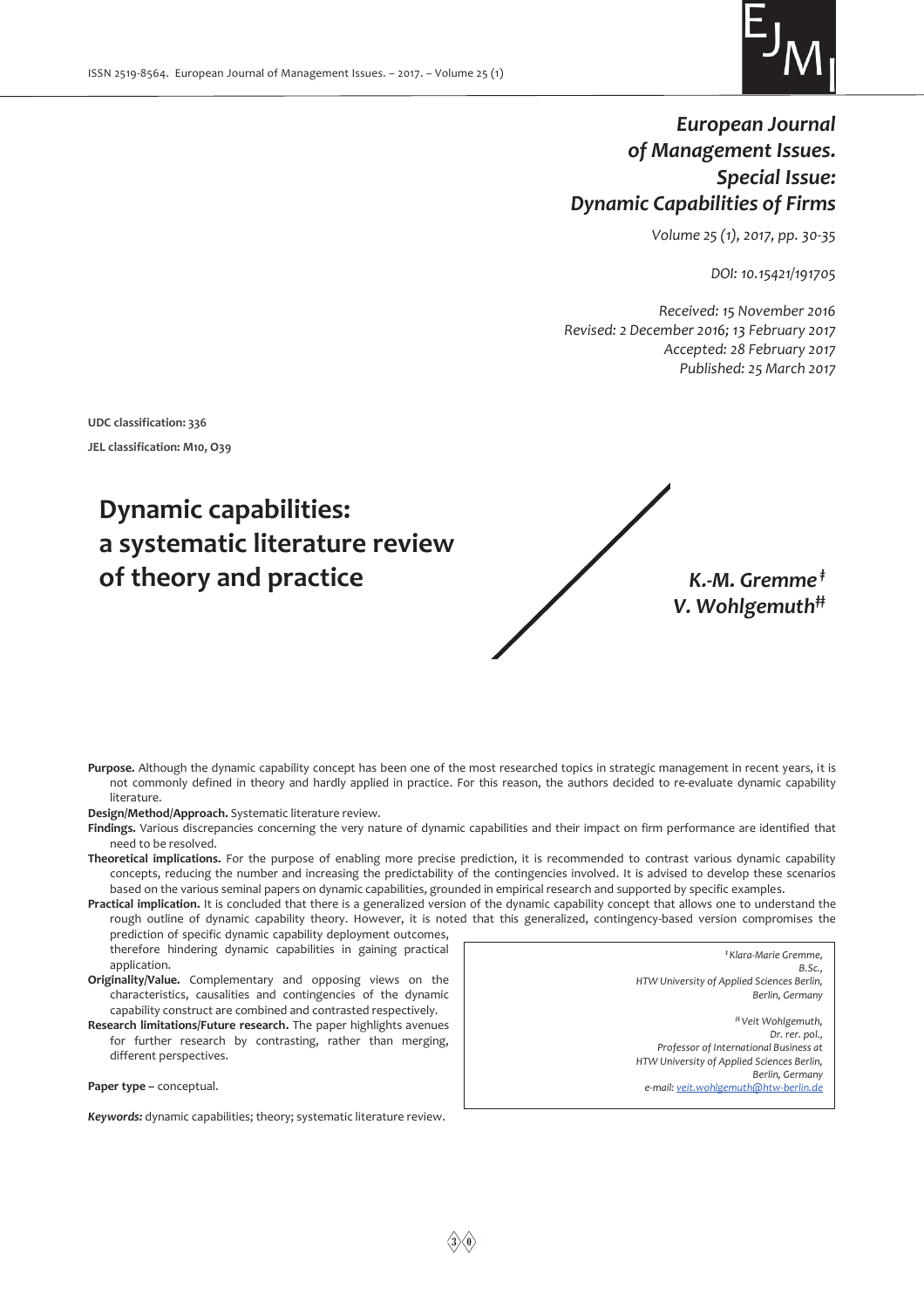

## **Динамічні здібності: систематичний аналіз літератури з теорії і практики**

*К.-М. Гремме,* 

*Ф. Вольгемут*

*Університет прикладних наук ХТВ м.Берлін, Берлін, Німеччина*

**Мета дослідження.** Не дивлячись на те, що концепція динамічних здібностей – одна з найбільш досліджуваних тем в області стратегічного менеджменту, не існує єдиного розуміння її теорії. Концепцію також важко застосовувати практично. Тому автори вирішили провести аналіз існуючої літератури з динамічних здібностей.

**Метод дослідження –** систематичний аналіз літератури.

- **Результати.** Було виявлено низку необхідних до вирішення розбіжностей щодо природи динамічних здібностей і їх впливу на успішність фірми.
- **Теоретична значимість дослідження.** З метою більш точних прогнозів рекомендовано застосовувати різні концепції динамічних здібностей. При цьому необхідно зменшати кількість випадкових обставин і прагнути до збільшення їх вчасного визначення. Рекомендовано опрацьовувати різні сценарії, які повинні бути засновані на наукових дослідженнях з динамічних здібностей, особливо тих, що базуються на емпіричних дослідженнях і підкріплені практичними прикладами.
- **Практична значимість дослідження.** Зроблено висновок, що існує узагальнена версія концепції динамічних здібностей, яка необхідна для розуміння і формування теорії динамічних здібностей. Однак створення такої узагальненої версії, обумовленої впливом випадкових обставин, обмежує передбачення результатів застосування динамічних здібностей і тим самим обмежує практичне застосування концепції.
- **Оригінальність і цінність дослідження.** Зіставлено і проаналізовано взаємодоповнюючі і протилежні погляди на характеристики, причинно-наслідковий зв'язок і обставини конструкту динамічних здібностей.
- **Обмеження дослідження/Перспективи подальших досліджень.** У даній статті позначено напрямок для подальших досліджень як шлях протиставлення, а не злиття різних теоретичних підходів.

**Тип статті** – теоретична.

*Ключові слова:* динамічні здібності; теорія; систематичний аналіз літератури.

## **Динамические способности: систематический анализ литературы по теории и практике**

*К.-М. Гремме, Ф. Вольгемут*

*Университет прикладных наук ХТВ г.Берлин, Берлин, Германия*

**Цель исследования.** Не смотря на то, что концепция динамических способностей – одна из самых исследуемых тем в области стратегического менеджмента, не существует единого понимания её теории. Концепцию также трудно применять практически. Поэтому авторы приняли решение провести анализ существующей литературы по динамическим способностям.

**Метод исследования –** систематический анализ литературы. **Результаты.** Было выявлено множество предстоящих к разрешению разногласий касательно природы динамических способностей и их влияния на успешность фирмы.

**Теоретическая значимость исследования.** С целью более точных предсказаний рекомендуется использовать различные концепции динамических способностей. При этом необходимо уменьшать количество случайных обстоятельств и стремиться к увеличению их своевременного определения. Рекомендовано прорабатывать различные сценарии, которые должны быть основаны на научных статьях по динамическим способностям, особенно базирующихся на эмпирических исследованиях и подкрепленных практическими примерами.

**Практическая значимость исследования.** Был сделан вывод, что существует обобщенная версия концепции динамических способностей, которая необходима для понимания и формирования теории динамических способностей. Однако создание такой обобщённой версии, обусловленной влиянием случайных обстоятельств, ограничивает предсказание результатов применения динамических способностей и тем самым ограничивает практическое применение концепции.

**Оригинальность и ценность исследования.** Сопоставлены и проанализированы взаимодополняющие и противоположные взгляды на характеристики, причинно-следственную связь и обстоятельства конструкта динамических способностей.<br>**Ограничения исследование/Перспективы дальнейших** 

Ограничения исследование/Перспективы **исследований.** В данной статье обозначены направления для будущих исследований как путь противопоставления, а не слияния различных теоретических подходов.

**Тип статьи –** теоретическая.

*Ключевые слова:* динамические способности; теория; систематический анализ литературы.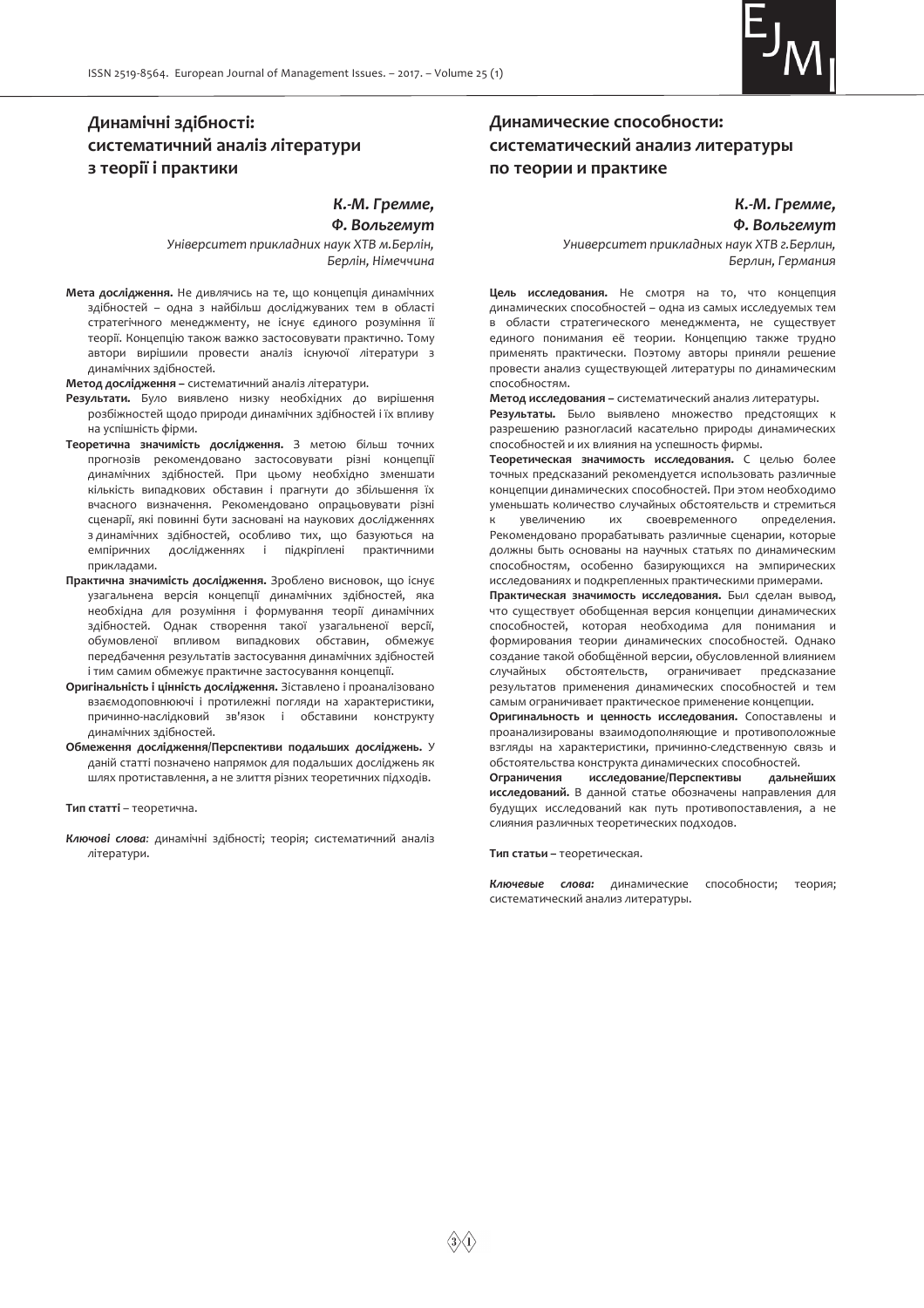

#### **Introduction**

n recent years, the dynamic capability (DC) concept attracted  $\langle \, \mathsf{I} \, \rangle$ increasing attention. With more than 200 publications each year since 2011, the DC construct has turned into one of the most researched and discussed topics in the field of strategic management (*Easterby-Smith, Lyles, & Peteraf, 2009; Di Stefano, Peteraf, & Verona, 2010, 2014*). Nevertheless, the DC construct has not yet been commonly defined: Approaches to DC theory are often disconnected and sometimes contradictory and thus threaten practical implications of the concept (*Easterby-Smith et al., 2009; Barreto, 2010; Di Stefano et al., 2010, 2014; Peteraf, Di Stefano, & Verona, 2013*). For instance, to date there has been little agreement on the characteristics of DCs and their actual impact on firm performance (*Barreto, 2010*). Consequently, the very purpose of the DC concept's existence, creating and sustaining competitive advantages in highly dynamic environments, is controversial (*Burisch, & Wohlgemuth, 2016*).

#### **Research Questions**

his paper takes a step back to systematically review DC ′T literature (*Tranfield et al., 2003*) and evaluate the 'soundness' and 'practicality' of DC theory based on *Dubin*'s (*1976, 1978*) four elements of theoretical systems. *Specifically, this paper seeks to answer the research questions whether existing theories on DCs allow us to understand the theoretical construct and to predict its practical implications.*

#### **Method and Data**

A comprehensive systematic review on the DCs literature is conducted incorporating articles published over a 26-year time period in multiple renowned management and business journals. The following quality/selection criteria have been applied to the initial 4691 results recorded in the Web of Science database: "dynamic capabilities" being included in title and keywords, the document needs to be a research article (and not a review) and classified as "Business and Management" in the Web of Science, and a citation count above the average of all articles above the average h-index. In addition this procedure was repeated for articles that were published after 2011 (the last review) to include recent developments, since recently published articles have a significantly lower h-index. Three more articles that provided a significant contribution, but are considered as reviews are added: *Teece et al.* (*1997*), *Teece* (*2007*) and *Helfat & Peteraf* (*2003*). The final sample of this systematic literature review are 20 articles (see Table 1).

The journal articles have been analyzed in respect of the four main elements of theoretical constructs by *Dubin* (*1976, 1978*). The following sections elaborate (1) the elements of DC theory, (2) causalities within the DC concept as well as (3) contingencies and boundary conditions within the DC framework respectively.

#### **Table 1**

#### **Key academic papers on dynamic capabilities**

| Ambrosini & Bowman (2009)      | Rindova & Kotha (2001)     |
|--------------------------------|----------------------------|
| Augier & Teece (2009)          | Teece (2007)               |
| Cepeda & Vera (2007)           | Teece (2014)               |
| Easterby-Smith & Prieto (2008) | Teece et al. (1997)        |
| Easterby-Smith et al. (2009)   | Verona & Ravasi (2003)     |
| Eisenhardt & Martin (2000)     | Weerawardena et al. (2007) |
| Helfat & Peteraf (2003)        | Wheeler (2002)             |
| Hodgkinson & Healey (2011)     | Winter (2003)              |
| King & Tucci (2002)            | Zollo & Winter (2002)      |
| Pavlou & El Sawy (2011)        | Zott (2003)                |
|                                |                            |

#### **Results of the Systematic Review**

#### *Elements of Dynamic Capability Theory*

he following paragraphs elaborate (1) the most common T underlying components of DCs, processes and routines, (2) the difference between zero-level and higher-order capabilities, and (3) a number of DC frameworks that amplify the units of theory as tangible process combinations.

*Processes & routines:* Although most authors have been defining DCs slightly different over that last 26 years, there is a somehow common ground on what the underlying components of DCs are: organizational processes and routines. *Teece et al.* (*1997*) describe DCs as "[…] organizational processes, that are […] shaped by firm's assets (positions) and its evolutionary path" (*1997, p. 524*). *Eisenhardt, & Martin* (*2000*) transform DCs into a much more tangible concept by describing DCs as "specific organizational and strategic routines" (*2000, p. 1107*). Most articles published after the year 2000 adapt and/or partially modify *Teece, et al.* (*1997*) and/or *Eisenhardt & Martin's* (*2000*) findings (*Peteraf, et al., 2013*). For instance, *Rindova & Kotha* (*2001*), *Cepeda & Vera* (*2007*) and Easterby-*Smith & Prieto* (*2008*) state that DCs are routines or processes routed in knowledge and evolved through learning processes. *Winter (2003*), *Pavlou, & El Sawy* (*2011*) and *Schilke*  (*2013*) agree that DCs consist of highly patterned, to some extent repetitious, routines.

*Lower- and higher-order organizational processes*: Many scholars distinguish between zero-level and higher-order capabilities. According to *Zollo, & Winter* (*2002, p. 340*), first-order capabilities are learned, stable, structured patterns of collective activity and "constitute the firms systematic methods for modifying operating routines", whereas second-order capabilities are the learning mechanisms that first-order DCs are made of/developed from. *Winter* (*2003*) refers to zero-level/ordinary ('how we make a living now') and higher-order ('how you change your operational routines') capabilities. The latter are DCs that build or modify zero-level/ordinary capabilities (*Winter, 2003, p. 99*1). *Winter* (*2003, p.992*) stresses that although DCs are concerned with change, they are still based on highly patterned routines. *Winter*  (*2003*) thus disagrees with *Eisenhardt, & Martin* (*2000*), who state that DCs consist of simple, experimental routines in fast-paced, high-velocity environments. *Wheeler* (*2002*) also describes DCs as a combination of lower-order, simpler capabilities and their underlying routines.

*Dynamic Capability Frameworks:* Most authors agree that DCs comprise a bundle of processes/routines/ordinary capabilities. Based on this assumption a number of authors developed frameworks that substantiate those underlying components. *Teece, et al.* (1997) claim that there are three kinds of processes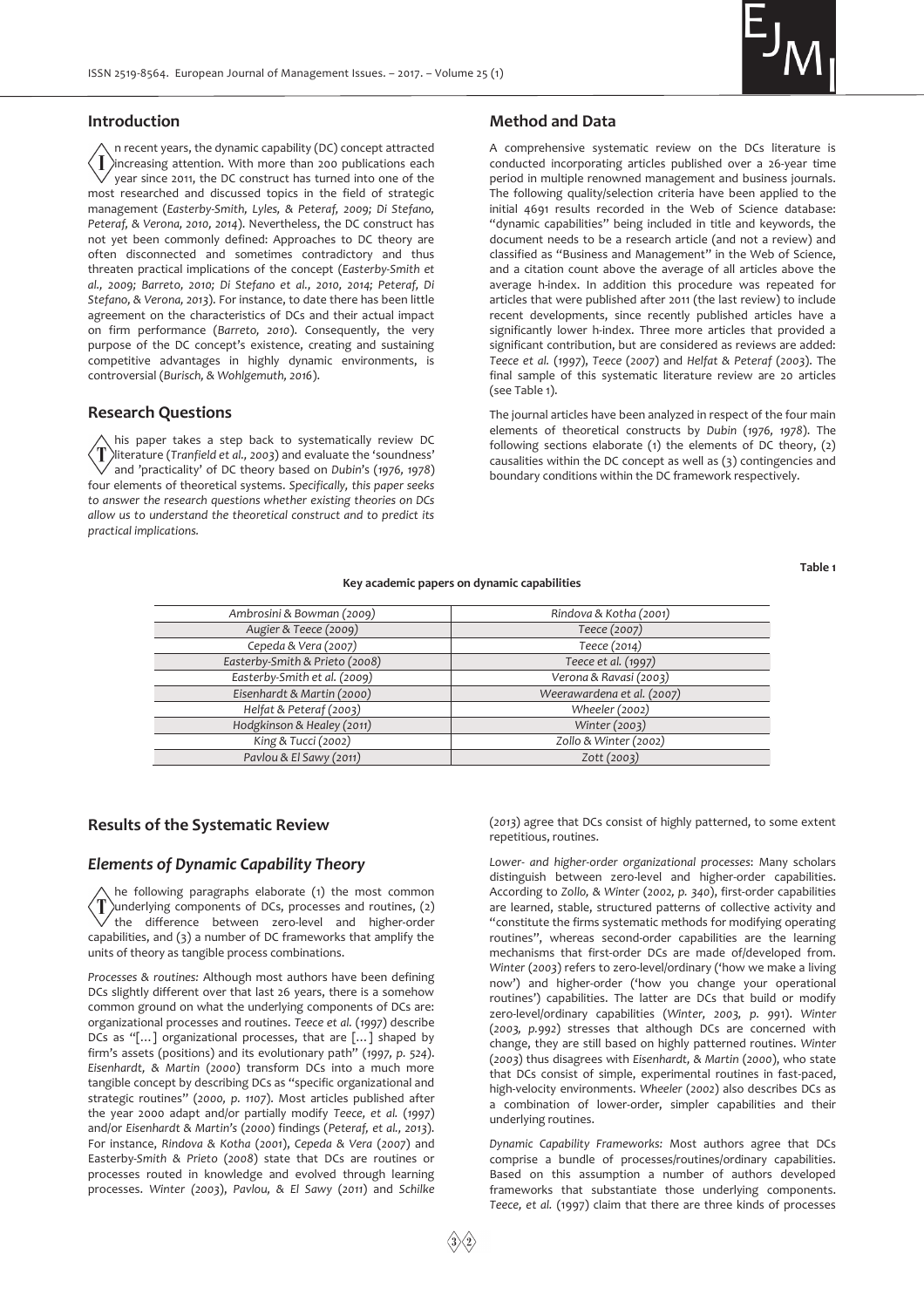

that form DCs: coordination/integration, learning and reconfiguration/transformation. *Teece, et al.* (1*997*) view on DCs shaped many other researchers' publications (e.g. *Rindova, & Kotha, 2001; Verona & Ravasi, 2003; Hodgkinson, & Healey, 2011; Schilke, 2013*). *Teece* (*2007*) expands the concept by claiming that "[...] dynamic capabilities can be disaggregated into the capacity (1) to sense and shape opportunities and threats, (2) to seize opportunities, and (3) to maintain competitiveness through enhancing, combining, protecting, and, when necessary, reconfiguring the business enterprise's intangible and tangible assets" (*2007, p. 1319*). Authors writing about DCs have often adopted one of Teece's frameworks (e.g. *Easterby-Smith & Prieto, 2008; Ambrosini & Bowman, 2009; Helfat & Peteraf, 2009; Hodgkinson & Healey, 2011; V. P. Rindova & Kotha, 2001; Verona & Ravasi, 2003 etc. Wheeler, 2002*).

## *Causalities within the Dynamic Capability Concept*

he most significant causality associated with DCs is the  $\langle T \rangle$ promotion of competitive advantage. However, researchers have clashing opinions on how and why DCs affect performance (*Barreto, 2010, p. 274*). In earlier publications, authors assume a direct relationship between DCs and sustainable competitive advantage, whereas in more recent papers, researchers dispute that DCs have a direct effect on performance. They claim that DCs have an indirect impact on competitive advantage (e.g. *Rindova & Kotha, 2001; Zott, 2003; Blyler & Coff, 2003; Weerawardena, Mort, Liesch, & Knight, 2007; Ambrosini & Bowman, 2009; Schilke, 2013*). On the very basis, there are three different views on how DCs indirectly impact performance. A range of authors believe that DCs can, under certain circumstances, indirectly, but ultimately lead to sustainable competitive advantage (e.g. *Wheeler, 2002; Blyler, & Coff, 2003; Zott, 2003).* Other researchers argue that DCs can indirectly cause temporary competitive advantage only (e.g. *Eisenhardt, & Martin, 2000; Violina P. Rindova, & Kotha, 2001; Schilke, 2013*). Further, a few authors believe that DCs and their direct impact on a firm's resource base simply boost efficiency, but do not necessarily lead to any sort of competitive edge (e.g. Easterby-Smith & Prieto, 2008; Pavlou & El Sawy, 2011; Weerawardena et al., 2007).

## *Contingencies and Boundary Conditions in Dynamic Capability Theory*

 number of authors explain the uncertainty surrounding the  $\langle A \rangle$ DC concept and its effects on firm performance by referring to boundary conditions.

*External Contingency Factors:* Two of the most common mentioned external contingency factors are *market dynamism* and *competitive landscape* that can impact DC development, deployment and performance (*Ambrosini & Bowman, 2009; Pavlou & El Sawy, 2011; Winter, 2003 etc*.). However, researchers utter opposing views on how environmental dynamism affects or restricts DCs' impact on performance: *Teece et al.* (*1997, p. 509*) explain that DCs are developed and deployed "in environments of rapid technological change". Numerous authors simply emphasize that DC efficiency increases with market dynamism (*Rindova, & Kotha, 2001; Wheeler, 2002; Zollo, & Winter, 2002; Sher, & Lee, 2004; etc*.). Other authors state that DCs can be effectively deployed in all kinds of market dynamisms. For instance, *Zott* (*2003*) elaborates that DCs exist and are effective in fast-paced and slower-paced environments. Also, *Pavlou, & El Sawy* (*2011, p. 261*) emphasize a "positive role of dynamic capabilities in the entire spectrum of environmental turbulence".

*Internal Contingency Factors:* The most common internal contingency factors discussed in this literature sample are (1) organizational *paths and positions*, (2) *learning investments and abilities* as well as (3) *top/-management characteristics*. First, a firm's *positions* (e.g. resource base) and a firm's *path* of competence development are categorized as essential factors impacting DC creation and usage (*Teece et al., 1997; Wheeler, 2002; Easterby-Smith, & Prieto, 2008; Ambrosini, & Bowman, 2009; Pavlou & El Sawy, 2011*). *Teece et al*. (*1997*) state that firms are position- as well as path-dependent, and that both dependencies affect DC development and deployment. This concept explains why *Teece*  (*1997*), contrary to *Eisenhardt, & Martin* (*2000*), argues that DCs are not simply best practices. Numerous authors agree that DC performance varies with a firm's existing and historical resource conditions (*Wheeler, 2002; Easterby-Smith & Prieto, 2008; Ambrosini & Bowman, 2009; Pavlou & El Sawy, 2011*).

Second, *Learning investments and knowledge management* are commonly identified as influential contingency factors within the DC concept (e.g. *Easterby-Smith & Prieto, 2008; Eisenhardt & Martin, 2000; Zollo & Winter, 2002; Zott, 2003; Sher & Lee, 2004*). Third, m*anagement characteristics*, i.e the experience, skills, mindset and intuition of a firm's top-/management, have been classified influential internal contingency factors (e.g. *King, & Tucci, 2002; Wheeler, 2002; Cepeda, & Vera, 2007; Hodgkinson, & Healey, 2011*).

#### **Discussion**

he DC concept is criticized for lacking theoretical soundness  $\langle T \rangle$ and practical application and implications for its domain (*Barreto, 2010*). Having analyzed DC literature according to Dubin's theory elements, it can be said that even though the DC concept has been one of the most researched topics in strategic management over the last few years, large parts of its theoretical structure are not yet clearly, and, most importantly, not uniformly defined (*Barreto, 2010*). Although many differing views on DC theory elements are somehow complementary and can be combined, there are also contradictions. Often these contradictions are routed in the opposing approach to DC theory of the two basic seminal papers: *Teece et al.* (*1997*) and *Eisenhardt, & Martin* (*2000*), although scholars try to merge both views into one coherent theory using a contingency-based approach (*Peteraf et al., 2013; Di Stefano et al., 2014*).

## *Understanding the Dynamic Capability Framework*

*nits of Theory:* Firstly, a firm's resource base and 'firm  $\langle \mathrm{I\!I} \rangle$ performance' can be identified as theory units of the DC construct, since DCs reconfigure a firm's resource bundles and indirectly impact firm performance. More importantly, DC literature commonly agrees that DCs consist of various underlying components. Combining the variety of perspectives on what these are, one could summarize that DCs comprise organizational processes, routines and/or bundles of lower-order capabilities (*Teece, et al., 1997; Eisenhardt, & Martin, 2000; Zollo, & Winter, 2002*). However, researchers' views on the nature of those processes and/or routines are neither consonant nor complimentary/combinable. Certainly, this paper is not the first to identify this divide concerning the nature of theory units of the DC concept (e.g. *Easterby-Smith, et al., 2009; Barreto, 2010; Peteraf, et al., 2013; Di Stefano, et al., 2010, 2014; Wohlgemuth, & Wenzel, 2016 etc*.). The DC literature allows one to understand the basic DC theory 'skeleton'. However, it should be noted that this generalized version of DC theory units and their characteristics is highly context dependent. This context dependency is an important fact to consider when analyzing the practicality of a theoretical contribution, since all further theory elements are somehow dependent on the basic units of theory (*Dubin, 1976, 1978*).

*Laws of relationships:* DC literature seems in unison with respect to the primary causalities of the DC construct, commonly emphasizing that DCs` modify a firm's resource base, including its ordinary capabilities, in order to match or create market change (*Pavlou, & El Sawy, 2011*). However, there is a theoretical divide concerning the secondary causalities associated with the DC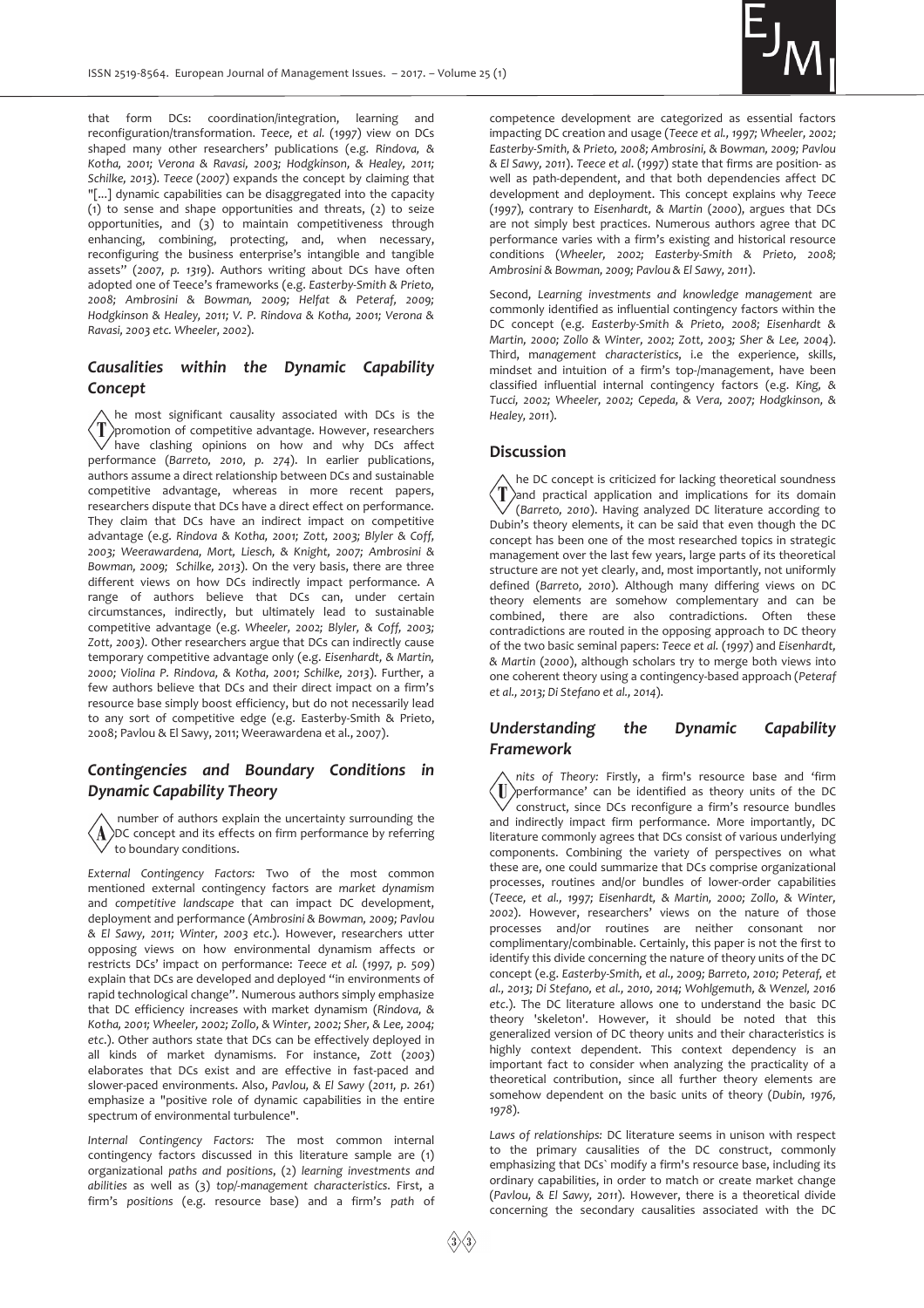

concept: Theories about DCs' secondary impact on firm performance range from no impact (failure), over efficiency boosting effects, to temporary or even sustained competitive advantage creation (*Ambrosini, & Bowman, 2009*). These discrepancies can be overcome applying the contingency-based approach used to generalize the understanding of the basic units of theory (*Peteraf, et al., 2013*). Currently, outcome predictions of DC deployment are largely imprecise. It should be noted that once a theory is uniformly described and explained it is generally understood, however its outcomes can only be predicted if contingency factors and boundary conditions are known and applied (*Whetten, 1989*).

*Contingency factors and boundary conditions:* All in all, DC literature allows one to understand that numerous internalities and externalities impact DC development, deployment and effectiveness. However, the extent und kind of impact is often unclear. Numerous attempts to compromise, merge or 'deparadoxify' contrasting views on the impact of market dynamism on the DC concept offer a rough overview, however cannot provide detailed explanations on how DC outcomes are specifically affected. 'Tangled', almost tautological contingency factors underlying the generalized, contingency-based version of DC theory compromise detailed DC outcomes prediction: For instance, the impact of contingency factors on DC theory units and causalities depends on the nature of DCs, which is again dependent on those contingency factors.

#### *Predicting Dynamic Capability Outcomes*

hile harmonization/generalization enhances understanding  $\langle W \rangle$  and simplifies the evolvement of the field, it can also compromise one's ability to predict practical outcomes (Thompson, 1967). Since the harmonized version of DC theory, which is rooted in a contingency-based approach and hence highly context dependent, precise DC outcome/effect prediction is next to impossible. Contrasting as opposed to generalizing is expected to simplify outcome prediction by reducing the number of contingency factors, while increasing the predictability of the remaining contingency factors' impact on theory outcomes. After having harmonized the concept and thus understood DC theory and allowing it to evolve further, contrasting might be the next step to ensure that DC theory outcomes can be predicted and thus allow for DC theory's practical application. Contrasting DC scenarios can be facilitated by focusing on a range of specific, empirically researched DC cases. The creation of a small 'database' of specific DC concept scenarios, which are singular in their definition of theory units and causalities instead of contextdependent, might increase the theory's practical application in management today. Various researchers have already examined and/or empirically tested specific DC cases. The DC perspective of accelerated internationalization in born global firms by *Weerawardena, et al. (2007*) is a fitting example of how specific DC concept scenarios could be realized.

#### **Conclusions and Recommendations**

hile a variety of papers have addressed analyzing and  $\langle \textbf{W} \rangle$ bridging the theoretical divide in DC theory, this paper  $\sqrt{\ }$  uncovered to which extent DC literature allows practitioners to understand each DC theory element and predict the outcome of their interplay. Thus, this paper analyzed the 'soundness' and 'practicality' of DC theory in accordance with Dubin's model of theoretical systems. The qualitative data synthesis exposed that, although DC theory is a strongly researched concept, neither of the four theory elements (units of theory, laws of relationship, contingency factors or boundary conditions) has been clearly and uniformly defined. The theoretical discrepancies might be rooted in the contradictory conceptualizations of DCs in the two seminal papers of the concept, *Teece, et al.* (*199*7) and *Eisenhardt, & Martin (2000*), which have influenced and thus split the entire field.

Since various papers have attempted to merge, combine or 'deparadoxify' contradictory statements and approaches in DC literature, this paper has applied their contingency-based solutions to justify that DC literature can be commonly understood. However, contingency-based generalization can compromise precise theory outcome prediction. In addition to the contingency-based generalization of DC theory, which enhances the understanding of the construct as a whole, it is suggested to contrast contradictions in DC theory in order to simplify DC outcome prediction. By creating a variety of specific DCs scenarios, each being singular in their definition of theory units and causalities instead of context-dependent, the amount of the contingency factors deviating theory outcomes for each DC scenario can be reduced and the impact of the remaining contingency factors can be evaluated. Accordingly, this paper recommends the development of a 'database' of contrasting DC scenarios with each scenario being developed based on the various seminal papers, grounded in empirical research and supported by specific examples. A collection of specific DC scenarios, as a reference point for managers, is expected to simplify prediction and thus foster justification for and practical application of the theoretical concept.

#### **References**

- Ambrosini, V., & Bowman, C. (2009). What are dynamic capabilities and are they a useful construct in strategic management? *International Journal of Management Reviews*, *11*(1), 29–49. doi:10.1111/j.1468-2370.2008.00251.x.
- Augier, M., & Teece, D. J. (2009). Dynamic capabilities and the role of managers in business strategy and economic performance. *Organization Science*, 20(2), 410–421. doi:10.1287/orsc.1090.0424.
- Barreto, I. (2010). Dynamic capabilities: a review of past research and an agenda for the future. *Journal of Management*, *36*(1), 256–280. doi:10.1177/0149206309350776.
- Blyler, M., & Coff, R. W. (2003). Dynamic capabilities, social capital, and rent appropriation: ties that split pies. *Strategic Management Journal*, *24*(7), 677–686. doi:10.1002/smj.327.
- Burisch, R., & Wohlgemuth, V. (2016). Blind spots of dynamic capabilities: A systems theoretic perspective. *Journal of Innovation & Knowledge*, *1*(2), 109–116. doi:10.1016/j.jik.2016.01.015.
- Cepeda, G., & Vera, D. (2007). Dynamic capabilities and operational capabilities: a knowledge management perspective. *Journal of Business Research*, *60*(5), 426–437. doi:10.1016/j.jbusres.2007.01.013.
- Di Stefano, G., Peteraf, M., & Verona, G. (2010). Dynamic capabilities deconstructed : a bibliographic investigation into the origins, development, and future directions of the research domain. *Industrial and Corporate Change*, *19*(4), 1187– 1204. doi:10.1093/icc/dtq027.
- Di Stefano, G., Peteraf, M., & Verona, G. (2014). The organizational drivetrain: a road to integration of dynamic capabilities research. *Academy of Management Perspectives*, *28*(4), 307– 327. doi:10.5465/amp.2013.0100.
- Dubin, R. (1976). Theory building in applied areas. In M. D. Dunnette (Ed.), *Handbook of industrial and organizational psychology* (17–39). Chicago: Rand McNally.
- Dubin, R. (1978). Theory building. *Free Press*. New York.
- Easterby-Smith, M., Lyles, M. A., & Peteraf, M. A. (2009). Dynamic capabilities: current debates and future directions. *British Journal of Management*, *20*, S1–S8. doi:10.1111/j.1467- 8551.2008.00609.x.